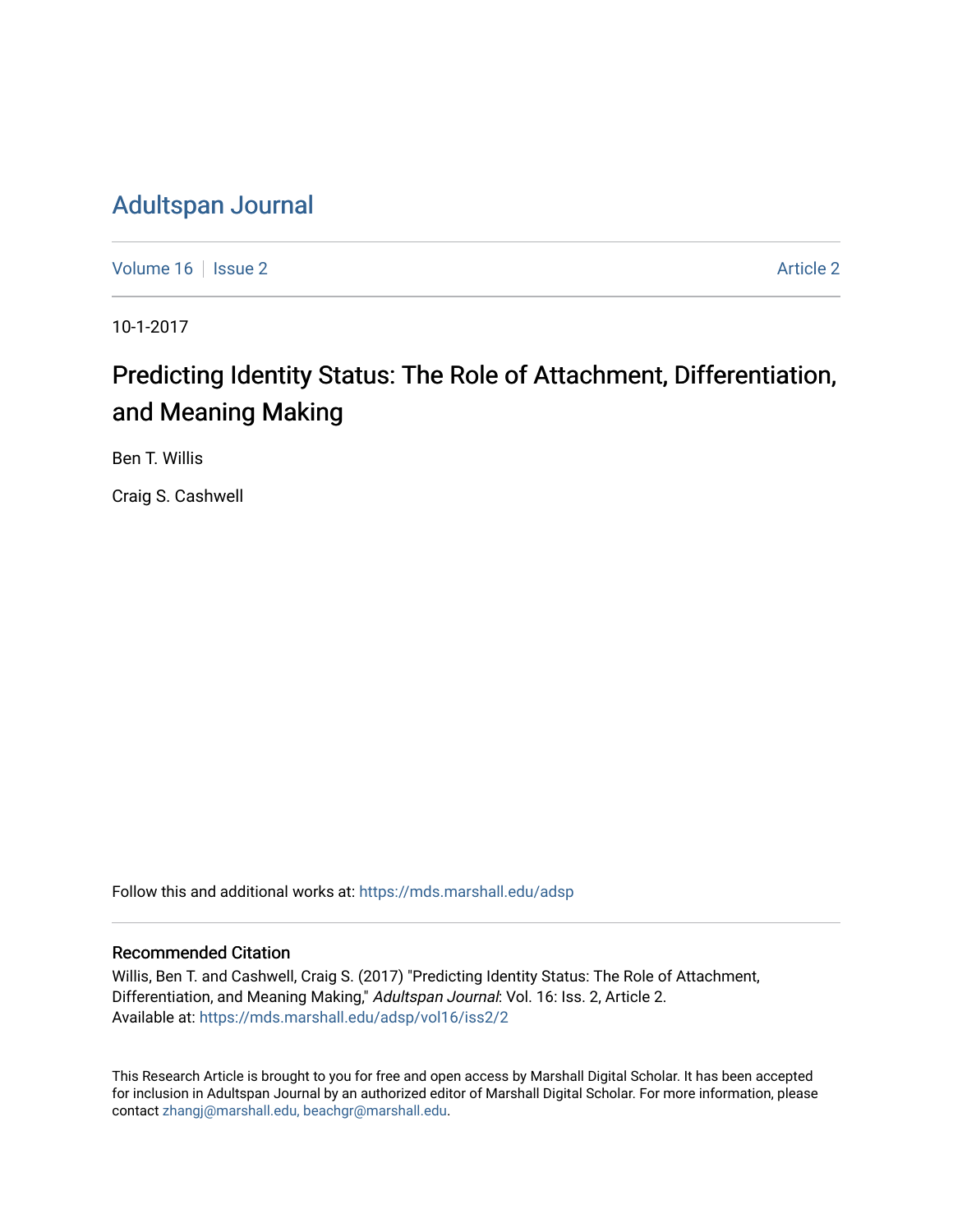# **Predicting Identity Status: The Role of Attachment, Differentiation, and Meaning Making**

## **Ben T. Willis and Craig S. Cashwell**

*Although identity is an important aspect of overall wellness, it is not yet understood how identity develops or how to accurately predict identity status. In this study of 192 emerging adult college students, the authors found that attachment, differentiation, and meaning-making subprocesses significantly predicted 3 of 4 identity statuses. Implications for counselors and counselor educators are discussed.* 

*Keywords*: identity status, identity development, emerging adults

Over 20 years ago, when discussing the historical and philosophical foundations of the American Counseling Association (ACA), Myers (1992) emphasized wellness, prevention, and development as the three cornerstones of professional counseling. In 1989, the American Association for Counseling and Development (the precursor to ACA) had adopted a resolution to highlight counselors' stance as professional advocates of health and wellness, and Myers focused on how these cornerstones supported counselors' work and identity. Today, wellness, prevention, and development are the main foci in our training and conceptualization as professional counselors, and these cornerstones undergird our work in helping clients to heal, grow, and develop.

While counselor education programs focus on human development to understand how people heal, change, and grow, it is yet unclear how a very important factor of development—namely, identity—evolves (Kroger, Martinussen, & Marcia, 2010; Meeus, Iedema, Helsen, & Vollebergh, 1999). Identity formation

*Ben T. Willis, Department of Counseling and Human Services, University of Scranton; Craig S. Cashwell, Department of Counseling and Educational Development, University of North Carolina at Greensboro. This article was supported by a graduate student research grant from the Association for Adult Development and Aging. Correspondence concerning this article should be addressed to Ben T. Willis, Department of Counseling and Human Services, University of Scranton, 800 Linden Street, Scranton, PA 18510 (email: benjamin.willis@scranton.edu*).

*© 2017 by the American Counseling Association. All rights reserved.*

| - 80 | <b>ADULTSPAN</b> Journal October 2017 Vol. 16 No. 2 |  |
|------|-----------------------------------------------------|--|

Published by Marshall Digital Scholar, 2022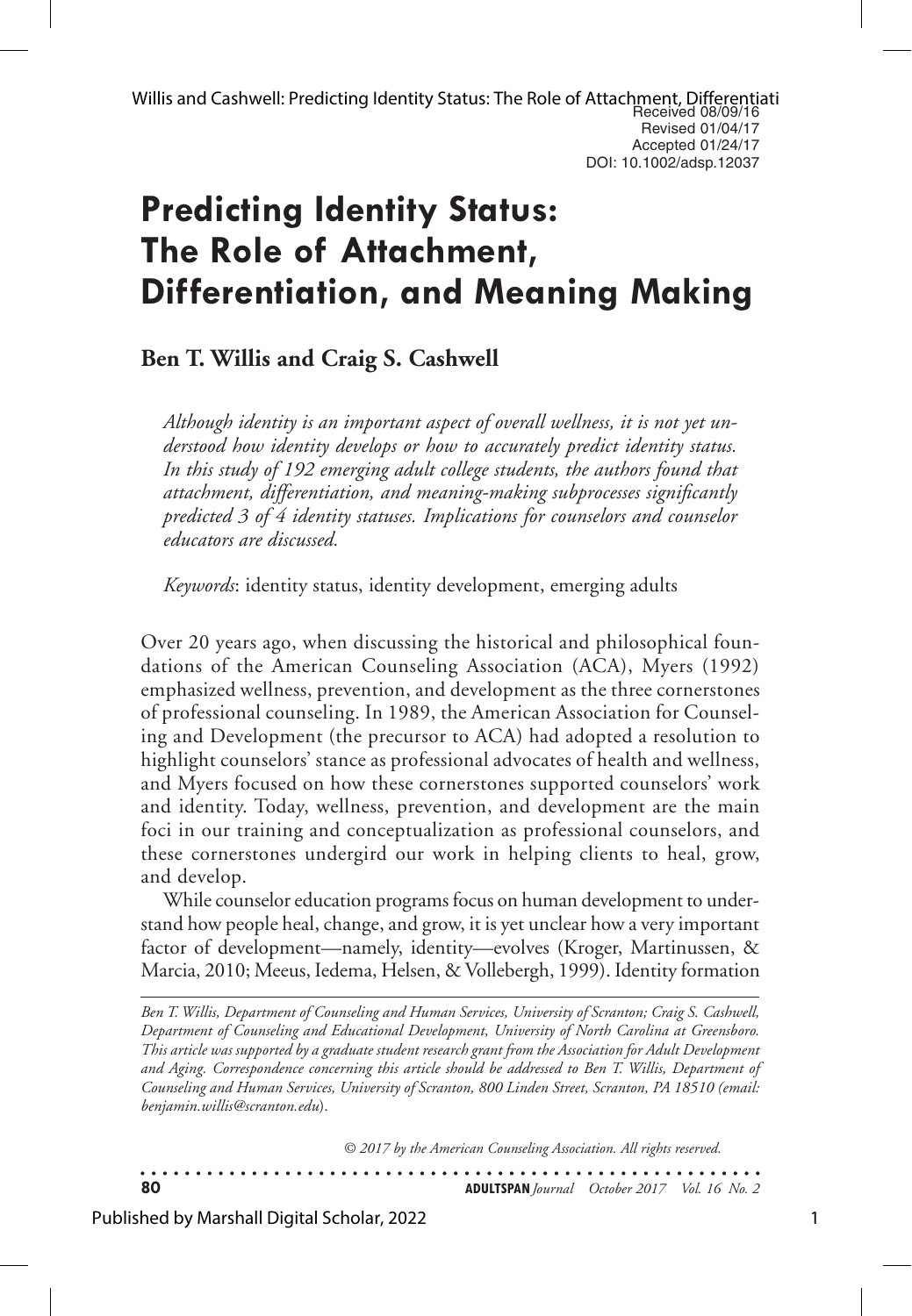is a significant aspect of development. Erikson (1950, 1968) named this the *identity versus role confusion stage* and focused much of his work on discussing how identity develops over time. Despite 50 years of interest in identity development, however, much remains uncertain about its important factors and processes (Årseth, Kroger, Martinussen, & Marcia, 2009; Luyckx, Schwartz, Goossens, & Pollock, 2008; Schwartz, Beyers, et al., 2011).

Many researchers (Årseth et al., 2009; Crocetti, Scrignaro, Sica, & Magrin, 2012; Dezutter et al., 2014; Kroger et al., 2010; Marcia, 1966; Meeus et al., 1999; Schwartz, Beyers, et al., 2011; Waterman, 2007) have substantiated Erikson's (1968) claim that identity is an important part of human development and overall well-being, finding significant connections between identity development and greater wellness. Much of this research has been based on James Marcia's (1966) four identity statuses.

#### **IDENTITY STATUS**

Whereas Erikson (1950, 1968) proposed that an individual either has a sense of identity or is in role confusion, Marcia (1966) expanded upon Erikson's ideas of identity development. Instead of two dichotomous states, Marcia (1966) defined four statuses to describe where someone could be in the process of answering the question, "Who am I?"

The identity statuses are based on two components of identity: identity exploration and identity commitment. Exploration relates to an examination of possible identities to which someone can commit (McLean & Pasupathi, 2012), and commitment relates to a process of taking ownership of and making a commitment to an identity (Schwartz, Beyers, et al., 2011). Marcia (1966) assigned to each of the four identity statuses high or low levels of exploration and commitment. *Identity achievement* has high levels of both exploration and commitment; *identity moratorium* has high levels of exploration and low levels of commitment; *identity foreclosure* has low levels of exploration and high levels of commitment; and *identity diffusion* has low levels of identity exploration and commitment. Researchers (Årseth et al., 2009; Crocetti et al., 2012; Kroger et al., 2010; Meeus et al., 1999; Schwartz, Beyers, et al., 2011; Waterman, 2007) have intensively investigated Marcia's identity statuses to determine whether Erikson's (1950, 1968) claims about the benefits of identity are accurate, and a large amount of evidence has accumulated over the last 50 years to support his hypotheses about identity leading to more optimal well-being.

Researchers have found that people with a higher identity commitment (identity foreclosure and identity achievement) tend to have higher wellness and lower psychological distress than people with a low level of commitment to identity (identity diffusion and identity moratorium). Identity commitment has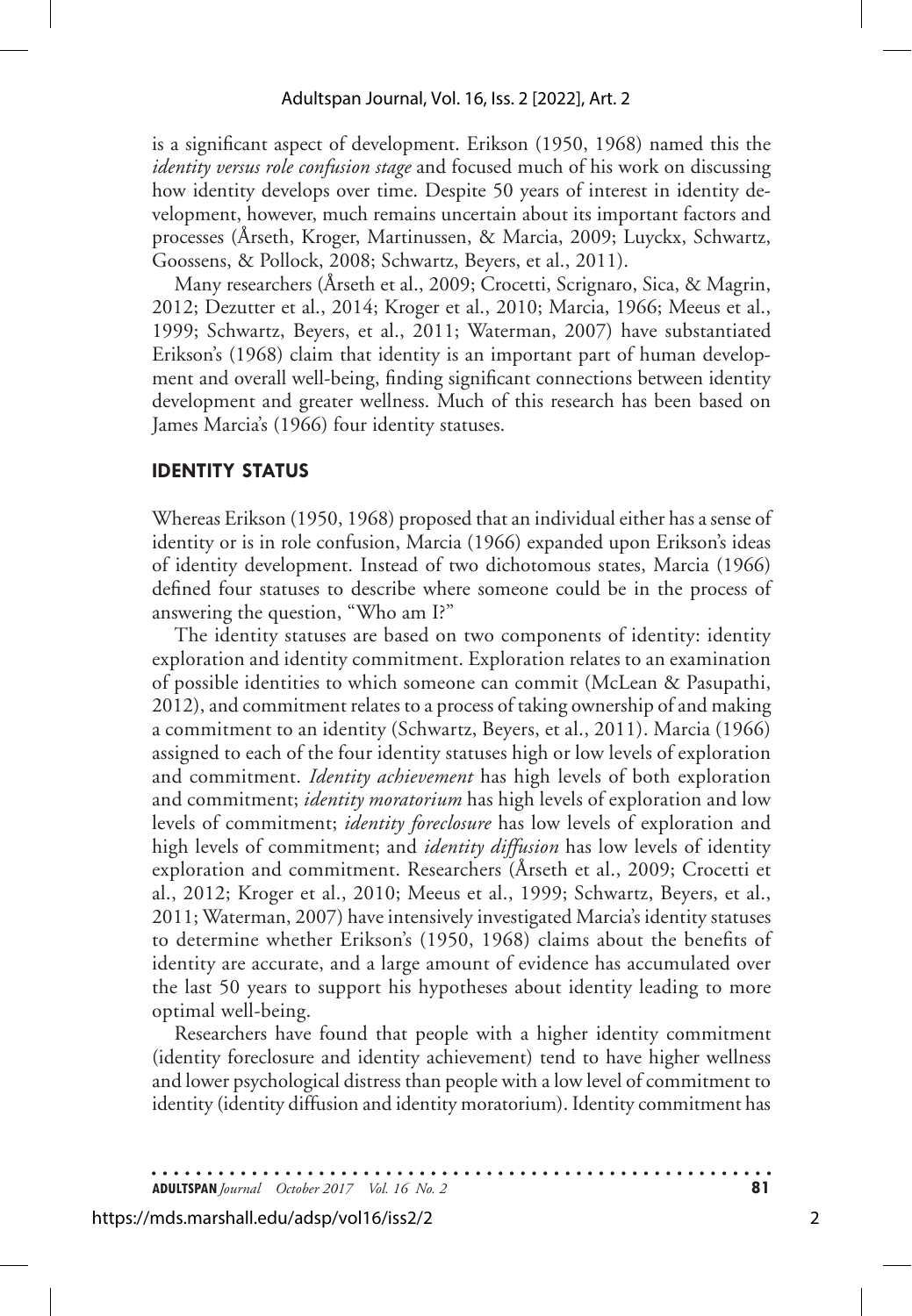been connected to greater life satisfaction and positive affect (Hofer, Kärtner, Chasiotis, Busch, & Kiessling, 2007), greater self-esteem, presence of meaning in life, satisfaction in life, and psychological and eudaimonic well-being, as well as lower depression, general anxiety, social anxiety, rule-breaking, and social and physical aggression (Schwartz, Beyers, et al., 2011). Because the benefits of committing to an identity have been well-documented, contemporary research is focused more on what leads to or predicts a person's identity status (Årseth et al., 2009; Berman, Weems, Rodriguez, & Zamora, 2006; Ford, Nalbone, Wetchler, & Sutton, 2008; Johnson, Buboltz, & Seemann, 2003; MacKinnon & Marcia, 2002).

#### **Predictors**

Three predictors of identity status (attachment style, differentiation of self, and intimacy status) have been investigated, although only attachment style (Årseth et al., 2009; Berman et al., 2006; MacKinnon & Marcia, 2002) and differentiation of self (Ford et al., 2008; Johnson et al., 2003) have been found to significantly predict identity status. Because researchers tend to favor either an attachment lens or a differentiation lens, these predictors unfortunately have not been examined simultaneously, and only modest relationships have been individually found when investigating one of the predictors with identity status.

The mild-to-moderate correlations of identity status with attachment style and differentiation of self lead one to wonder if there are any other predictors of identity status that also should be considered. Eric Eisenberg, a communications scholar, developed one model that might help predict identity status. Eisenberg (2001) proposed the identity process model as a way to understand the process of how people make meaning of their selves. At the core of this model, there are three meaning-making subprocesses that people use to understand who they are even as they continue to take in new information about themselves and their surroundings. The subprocesses are *mood*, defined as "the individual's orientation to and beliefs about the individual's future"; *communication*, defined as "the interpersonal style of being open or defensive to others' worldviews"; and *personal narrative*, defined as "the life story that the individual continually creates, largely based on the perceived power and possibility in the individual's life" (E. Eisenberg, personal communication, June 8, 2012). Based on how these aspects fit with McAdams's extensive work on narrative identity (McAdams, 1988; McAdams & McLean, 2013) and with the work of others (Klimstra et al., 2010, 2016; Schwartz, Klimstra, et al., 2011) examining the bidirectional impact of mood and identity formation, these subprocesses are likely to be involved in how an individual builds a sense of self and also may be important in identity commitment.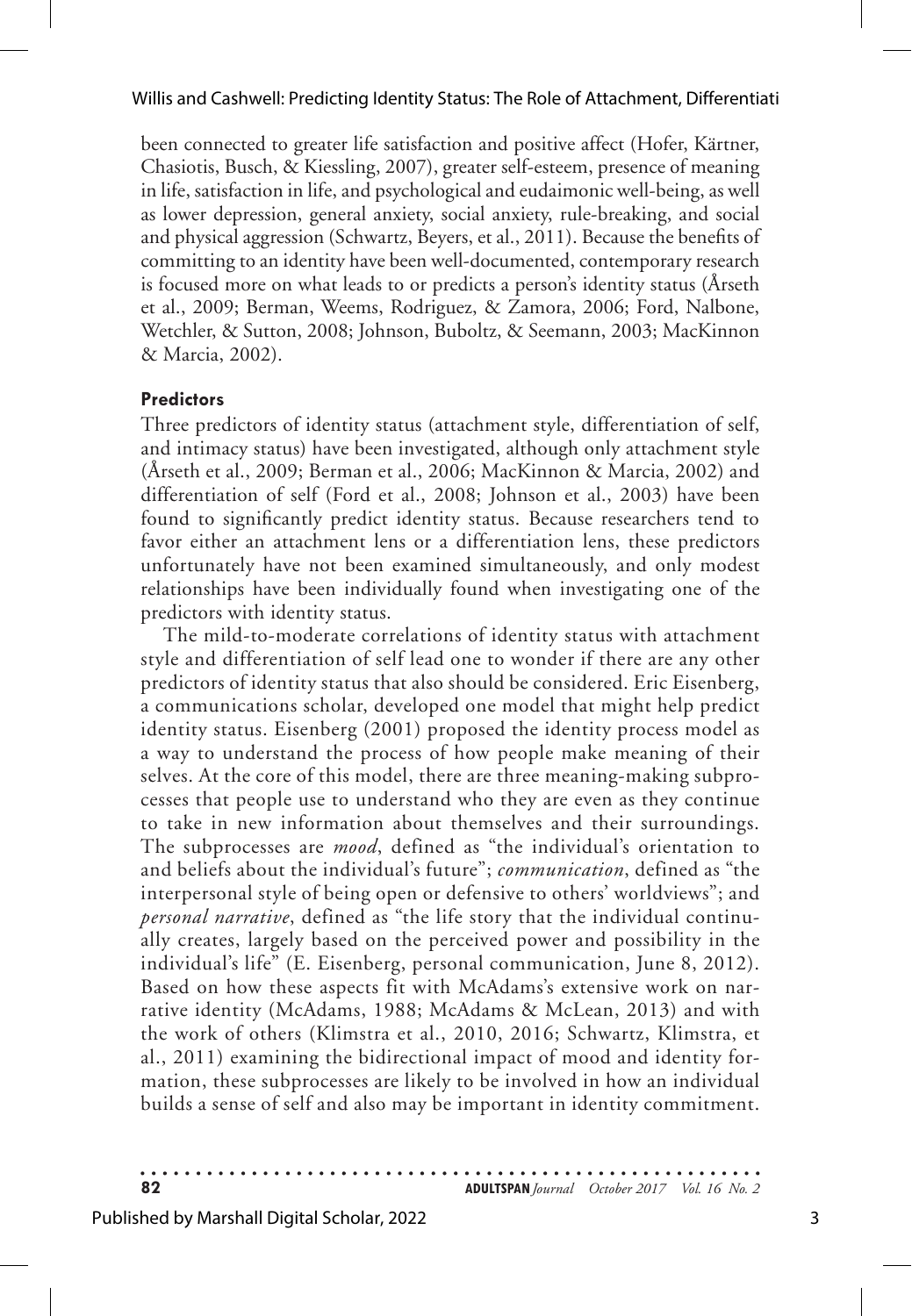However, Eisenberg's 2001 model has yet to be empirically investigated by anyone in the communication or counseling fields despite more than 100 citations to his article over the last 15 years.

## **Timing of Development**

The age of the population of interest when studying identity statuses and identity development has shifted. When Erikson and Marcia developed their theories in the 1950s and 1960s, they pointed to adolescence as the focal point of identity development. This timing has changed as societies have industrialized, and Arnett (2011) has coined the term *emerging adults* for the population of 18- to 25-year-olds now focused on identity development. Many identity researchers are now commonly or solely investigating identity development and/or identity status in emerging adults (Årseth et al., 2009; Kroger et al., 2010).

## **The Current Study**

The purpose of this study was to better understand the identity formation process by investigating possible predictors of identity in emerging adults. We asked the research question, "Can identity statuses in emerging adults be significantly predicted by attachment (attachment-related anxiety and avoidance), differentiation of self, and the meaning-making subprocesses of Eisenberg's identity process model (mood, communication, and personal narrative)?"

## **METHOD**

Participants ( $N = 192$ ) were recruited from a variety of undergraduate classes from a midsize public university in the southeastern United States. The professors for each of the classes were asked if 5–10 minutes of their class time could be used to recruit participants and if any additional class time could be used for students to complete the survey packet. The first author, who served as the primary investigator, visited 21 different classes, read a recruitment script, and asked interested participants to fill out the survey packet either during class (five classes) or outside of class (16 classes). The survey packet consisted of 196 items from five different assessments and demographic questions. Participants had the opportunity to write their name on a separate piece of paper to be entered into a drawing to receive one of five Amazon gift cards worth \$30 each.

## **Participants**

Of the 350 survey packets that were distributed to undergraduate students, 193 were returned for a 54.86% response rate. Because data were missing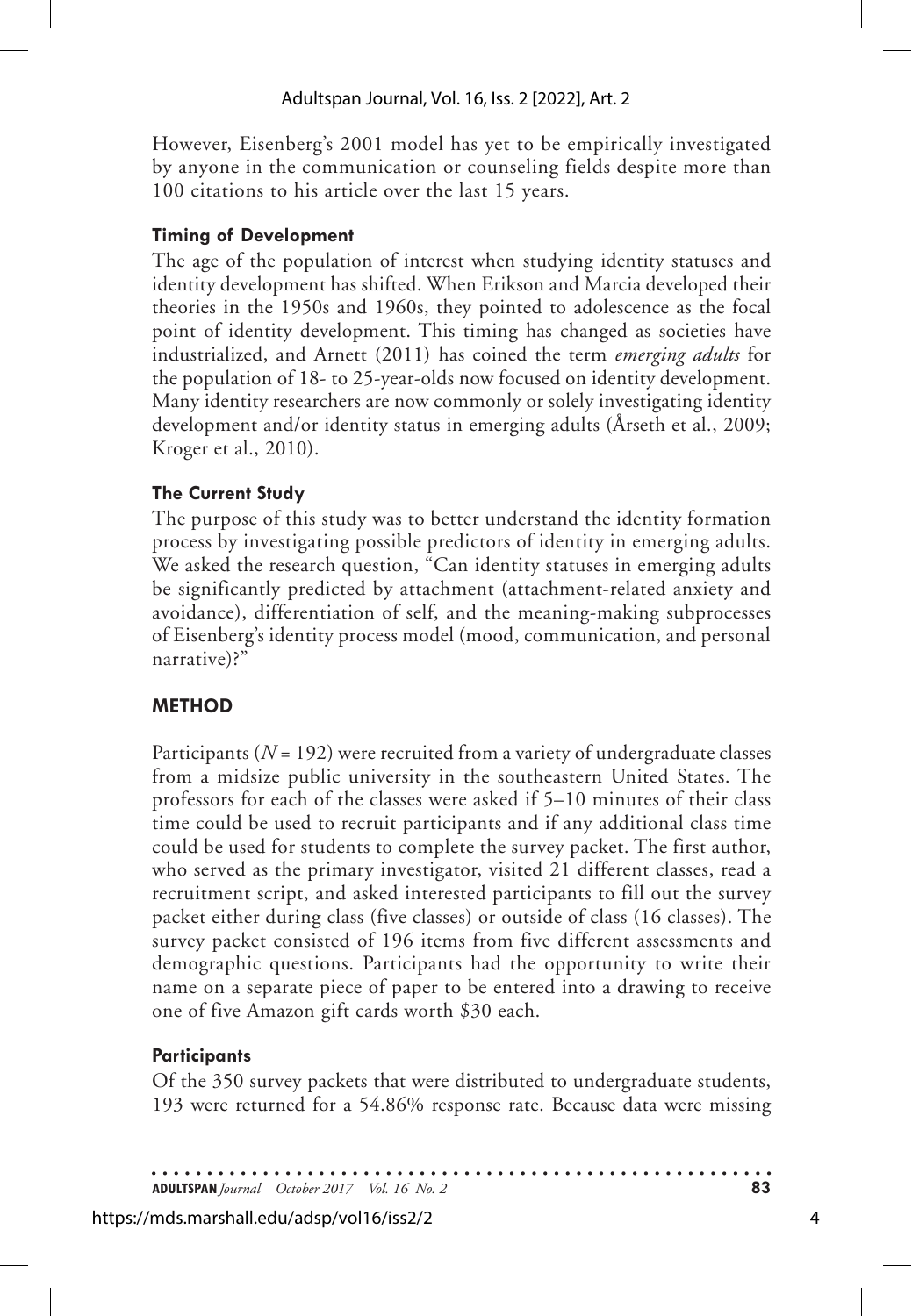from one survey packet, responses from 192 participants were used for the data analysis. The mean age of participants was 20.53 years (*SD* = 1.69); most were female  $(n = 139, 72.4\%)$ . Just over half  $(52.1\%)$  of the participants identified as European American or White; roughly a quarter (24.0%) identified as African American; 7.1% identified as Asian American; 7.1% identified as mixed ethnicity; 4.7% identified as solely Hispanic; and fewer than 2% identified as American Indian or Alaskan Native (1.0%), Native Hawaiian or Pacific Islander (1.0%), or other (0.5%). (Percentages may not total 100 because of rounding.)

#### **Instruments**

The instruments from this study included the Extended Objective Measure of Ego Identity Status II (EOM EIS-II; Bennion & Adams, 1986) to measure identity status, the Experiences in Close Relationship Scale–Short Form (ECR-S; Wei, Russell, Mallinckrodt, & Vogel, 2007) to measure attachmentrelated anxiety and avoidance, the Differentiation of Self Inventory–Revised (DSI-R; Skowron & Schmitt, 2003) to measure differentiation of self, the Mood Survey (MS; Underwood & Froming, 1980) to measure mood, the Interpersonal Communication Inventory (ICI; Bienvenu, 1971) to measure communication, and the Personal Power and Possibility Scale (PPPS) for personal narrative.

*EOM EIS-II*. The EOM EIS-II (Bennion & Adams, 1986) is a widely used measure for identity status (Årseth et al., 2009; Kroger et al., 2010) that is composed of 64 items on a Likert-type scale. The instrument has 16 items for each of the four identity statuses in four ideological domains (politics, religion, occupation, and lifestyle) and four interpersonal domains (friendships, dating, gender roles, and recreation). The results can be given either as a categorical label based on cutoff scores on the identity status subscales or as a continuous measure for each of the identity statuses. We used the continuous measure in the current study. There have been several studies reporting various internal consistency results for the EOM EIS-II, including .67 (Bennion & Adams, 1986), .72 (O'Connor, 1995), and .79 (Perosa, Perosa, & Tam, 1996). For the current sample, we found a Cronbach's alpha of .74 for identity diffusion, .83 for identity foreclosure, .72 for identity moratorium, and .73 for identity achievement.

*ECR-S*. The ECR-S (Wei et al., 2007) is a shortened version of the Experiences in Close Relationship Scale–Revised (ECR-R; Fraley, Waller, & Brennan, 2000) and has 12 items, with six items measuring attachment-related anxiety and six items measuring attachment-related avoidance. Both versions have been used extensively and have strong psychometric properties. Over a series of studies, Wei et al. (2007) found correlations between the ECR-R and the ECR-S of .94 for attachment-related anxiety and .95 for attachment-related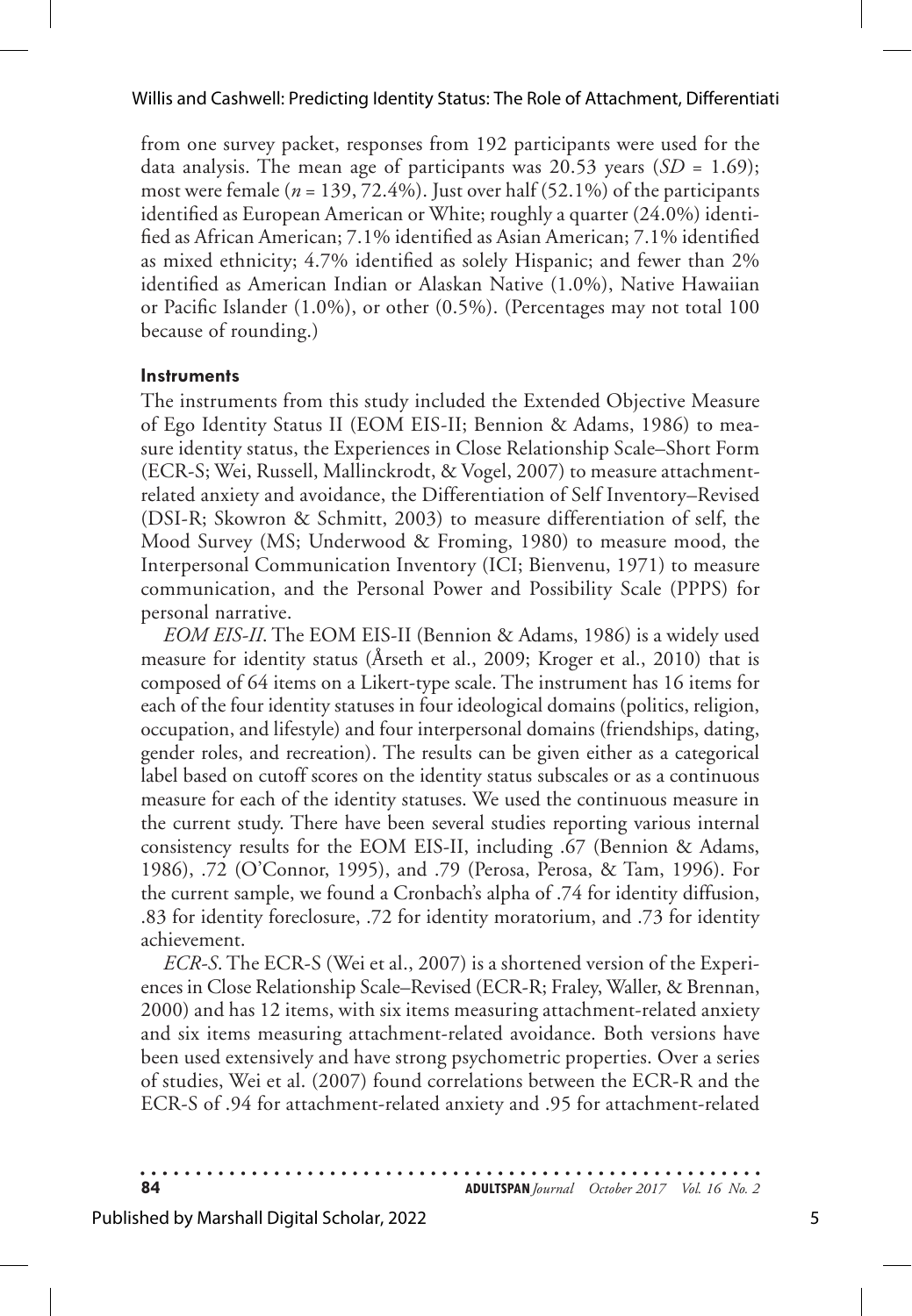avoidance, and test–retest reliability for the ECR-S as low as .80 and as high as .89. The items on the ECR-S are on a 7-point Likert-type scale ranging from 1 (*disagree strongly*) to 7 (*agree strongly*). Cronbach's alpha for the current sample was .79 and .74 for attachment-related avoidance and anxiety, respectively.

*DSI-R*. The DSI-R (Skowron & Schmitt, 2003) is a commonly used instrument to measure differentiation of self and its four subcomponents: fusion with others, emotional reactivity, "I" position, and emotional cutoff. The DSI-R is the most common assessment used to measure differentiation of self and has been determined to be psychometrically sound (Jankowski & Hooper, 2012). This instrument consists of 46 items scored on a 6-point Likert-type scale ranging from 1 (*not at all true of me*) to 6 (*very true of me*). Cronbach's alpha for the full measure was found to be .92 with reliabilities of .89 (emotional reactivity), .81 ("I" position), .82 (emotional cutoff), and .85 (fusion with others; Skowron & Schmitt, 2003). Cronbach's alpha for the current sample was .90.

*MS*. The Level subscale on the MS (Underwood & Froming, 1980) was determined to be the instrument that most closely approximates mood, which was defined for this study as an individual's general orientation toward time (e.g., hopeful, anxious, excited, happy, depressed, or angry; E. Eisenberg, personal communication, June 8, 2012). The MS has two subscales, Level and Reactivity, which have eight and seven items, respectively. Respondents can rate each item on a 6-point scale ranging from 1 (*strongly disagree*) to 6 (*strongly agree*). Underwood and Froming (1980) investigated test–retest reliability, internal consistency, and concurrent validity with the Beck Depression Inventory (BDI; Beck, Ward, Mendelson, Mock, & Erbaugh, 1961). The test–retest reliability at 3 weeks was .80 and at 7 weeks was .63 for the Level subscale. The internal consistency was found to be .87, and the concurrent validity for the Level subscale with the BDI was found to be sufficient  $(r = .47, p < .001)$ . Cronbach's alpha for the current sample was .87.

*ICI*. The ICI (Bienvenu, 1971) was determined to be the best instrument to accurately assess communication, which was defined by Eisenberg for this study as an individual's interpersonal approach in terms of the openness and defensiveness to others' worldviews (E. Eisenberg, personal communication, June 8, 2012). Factor analysis (Bienvenu & Stewart, 1976) and reliability analysis (Herzog & Cooney, 2002; Vealey, Armstrong, Comar, & Greenleaf, 1998) have been completed for the ICI with resulting Cronbach's alphas of .78 and .93, respectively. The ICI has 40 items that are answered yes, no, or sometimes. Cronbach's alpha for the current sample was .83.

*PPPS*. The PPPS is a 21-item instrument that we developed for this study to measure Eisenberg's (2001) concept of personal narrative. When the primary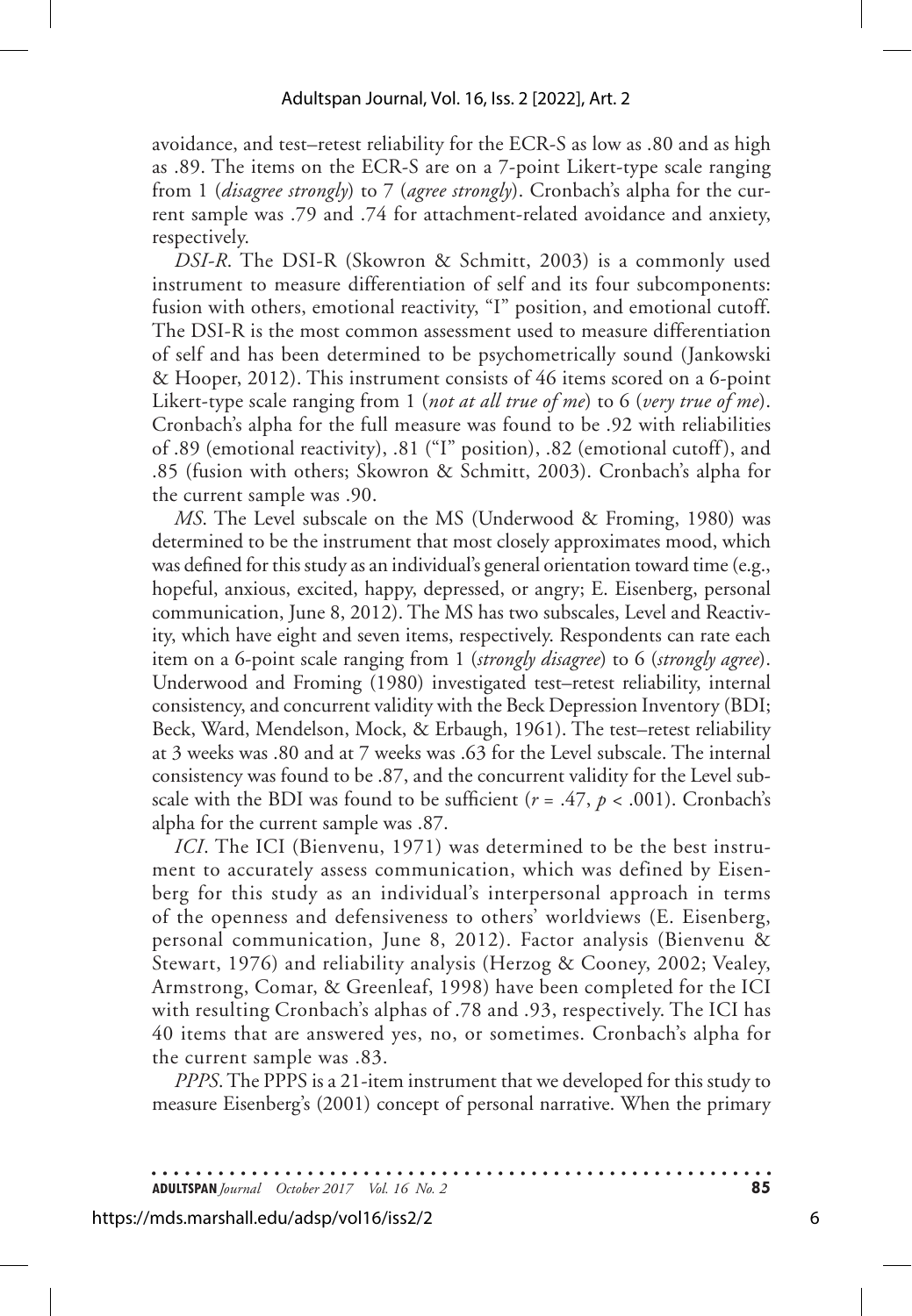investigator searched for an existing assessment on personal narrative, none matched the definition that Eisenberg described via personal communication as "an individual's ongoing authorship and editing of her or his life story and the perception of power and possibility of the individual as well as the individual's openness to change" (June 8, 2012). Therefore, the first author developed items based on Eisenberg's definition of personal narrative. The initial iteration of the PPPS included 17 items, which were then distributed for review to a counselor educator who is familiar with creating assessments, a communications expert who is familiar with Eisenberg's (2001) identity process model, and a statistician. After revisions were made, the face validity and language were discussed with two new counselor educators to investigate the clarity of the items. Additional items were created and existing items were modified to improve clarity and to expand the instrument to better assess the narrative authorship aspect of personal narrative. The items were again discussed with the second author and the communications expert. The final version of the PPPS contained 21 Likert-scale items and had a Cronbach's alpha of .84 with a pilot study of the measure with 33 individuals. Item analysis was completed to determine if any of the items should be removed to significantly improve reliability. When removing Item 13, the reliability increased to .85, and when removing Items 13, 4, and 7, the reliability improved to .86. Because there was a relatively small sample size in the pilot study and an acceptable reliability with all items included, all items were included in the full study. For the full study (*n* = 177), Cronbach's alpha was .87.

#### **RESULTS**

Descriptive statistics for all variables were calculated, and the means, standard deviations, internal consistency, and correlations statistics are presented in Table 1. All Cronbach's alphas were found to be acceptable (over .70), including for the PPPS that was created to measure personal narrative. The means and standard deviations were also analyzed by categorical identity status, and those means and standard deviations are presented in Table 2.

Linear regression was computed for each of the four identity statuses separately to determine whether the six predictor variables of attachment-related avoidance, attachment-related anxiety, differentiation of self, mood, communication, and personal narrative significantly predicted the score for each identity status. The relevant statistics from the regression analyses are presented in Table 3. According to the *p* values for each regression analysis, all identity statuses were significantly predicted. We found that the predictor variables explained 22% of variance in identity diffusion ( $R = .47, R^2 = .22, F = 7.561, p < .001$ ), 8% of variance in identity foreclosure ( $R = .29$ ,  $R^2 = .08$ ,  $F = 2.343$ ,  $p < .05$ ), 25% of variance in identity moratorium ( $R = .50$ ,  $R^2 = .25$ ,  $F = 8.603$ ,  $p < .001$ ), and 15% of variance in identity achievement  $(R = .39, R^2 = .15, F = 4.715, p$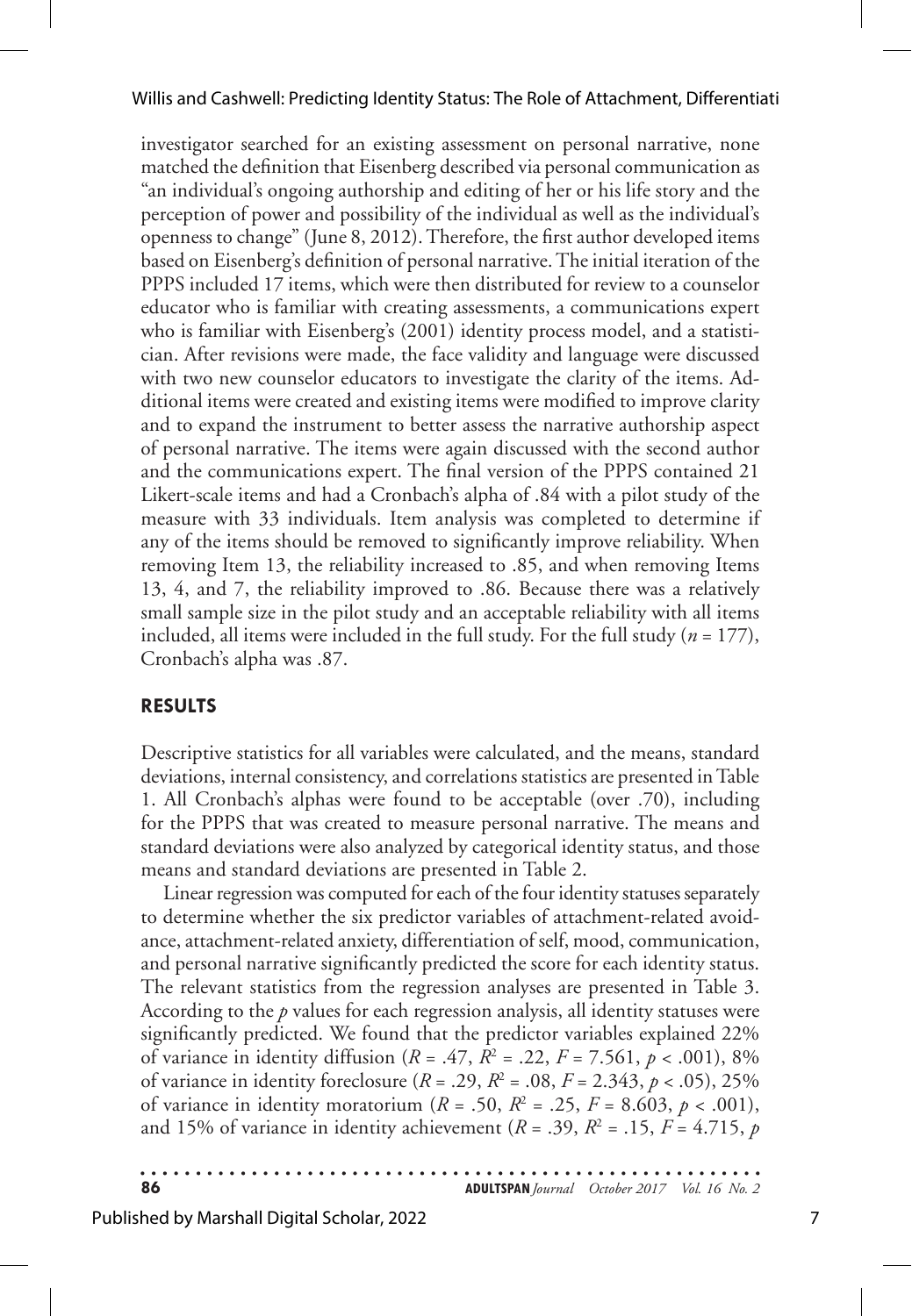#### **TABLE 1**

| <b>Variable</b>     | М | SD.           | $\alpha$ | -1                                                              | -2  | 3                                          | 4 | 5   | 6                                        | 7      | 8      | 9              |
|---------------------|---|---------------|----------|-----------------------------------------------------------------|-----|--------------------------------------------|---|-----|------------------------------------------|--------|--------|----------------|
| $1.$ DIF            |   | 45.5 11.1 .74 |          |                                                                 |     |                                            |   |     |                                          |        |        |                |
| 2. FOR              |   | 39.4 13.9 83  |          | $.17*$                                                          |     |                                            |   |     |                                          |        |        |                |
| 3. MOR              |   |               |          | 50.4 10.2 .72 .45***                                            | .12 |                                            |   |     |                                          |        |        |                |
| 4. ACH              |   |               |          | $67.2$ 11.7 .73 $-.40***$                                       | .02 | $-.17**$                                   |   |     |                                          |        |        |                |
| 5. ARA <sub>v</sub> |   |               |          | 16.7 6.9 .79 .37***                                             |     | $.07$ $.36***$ $-.24***$                   |   |     |                                          |        |        |                |
| 6. ARAx             |   |               |          | 22.7 6.9 .74 .15*                                               |     | $-.02$ $.32*** -.14*$                      |   | .06 |                                          |        |        |                |
| 7. DoS              |   |               |          | 169.5 29.5 .90 -.13*                                            |     | $-.01$ $-.35***$ $.15*$ $-.24**$ $-.66***$ |   |     |                                          |        |        |                |
| 8. Mood             |   |               |          | 28.9 3.5 .87 -.08 .20** .04 .17**                               |     |                                            |   | .03 | .04                                      | .00    |        |                |
| 9. Comm             |   |               |          | 81.0 16.7 .83 $-.26***$ .00 $-.27***$ .18** $-.30***$ $-.41***$ |     |                                            |   |     |                                          | .66*** | $-.08$ |                |
| 10. PN              |   |               |          | $85.4$ 11.5 .87 $-.31***$                                       |     |                                            |   |     | $-.11 - .17***$ .26*** $-.32***$ -.28*** | .48*** |        | $.11$ $.52***$ |

**Means, Standard Deviations, Cronbach's Alphas, and Correlations Among Variables**

*Note.* DIF = identity diffusion; FOR = identity foreclosure; MOR = identity moratorium; ACH = identity achievement; ARAv = attachment-related avoidance; ARAx = attachment-related anxiety;  $DoS =$  differentiation of self; Comm = communication;  $PN =$  personal narrative. \**p* < .05. \*\**p* < .01. \*\*\**p* < .001.

< .001). Interestingly, the importance of predictors varied by identity status, a finding that we explore more fully in the following discussion.

## **DISCUSSION**

Significant wellness benefits are associated with certain identity statuses. Our study of 192 emerging adults was intended to provide a better understanding of factors that predict identity status. The findings support the hypothesis that the predictors from attachment theory (attachment-related anxiety and avoidance), intergenerational family therapy (differentiation of self ), and the identity process model (mood, communication, and personal narrative) can significantly predict identity status in emerging adulthood,

|                                 | <b>Undifferentiated</b><br><b>Status</b> |           | <b>Identity</b><br><b>Diffusion</b> |           | <b>Identity</b> |           | <b>Identity</b> |      | <b>Identity</b><br><b>Foreclosure Moratorium Achievement</b> |           |
|---------------------------------|------------------------------------------|-----------|-------------------------------------|-----------|-----------------|-----------|-----------------|------|--------------------------------------------------------------|-----------|
| <b>Predictor</b>                | М                                        | <b>SD</b> | М                                   | <b>SD</b> | М               | <b>SD</b> | М               | SD   | М                                                            | <b>SD</b> |
| Attachment-related<br>anxiety   | 23.88                                    | 0.82      | 23.85                               | 1.08      | 22.68           | 1.43      | 25.36           | 2.30 | 19.26                                                        | 1.29      |
| Attachment-related<br>avoidance | 15.67                                    | 0.79      | 21.10                               | 1.03      | 15.86           | 1.38      | 17.36           | 1.95 | 14.11                                                        | 1.24      |
| Differentiation of self         | 166.63                                   | 3.58      | 166.78                              | 4.70      | 170.64          | 6.26      | 166.18          | 8.85 | 183.44                                                       | 5.65      |
| Mood                            | 28.73                                    | 0.44      | 28.31                               | 0.57      | 29.96           | 0.76      | 28.46           | 1.07 | 29.19                                                        | 0.69      |
| Communication                   | 80.50                                    | 2.02      | 75.51                               | 2.65      | 79.31           | 3.53      | 83.84           | 4.99 | 81.19                                                        | 3.19      |
| Personal narrative              | 85.57                                    | 1.29      | 79.20                               | 1.70      | 84.19           | 2.26      | 86.91           | 3.20 | 93.44                                                        | 2.04      |

**TABLE 2**

**Means and Standard Deviations by Identity Status**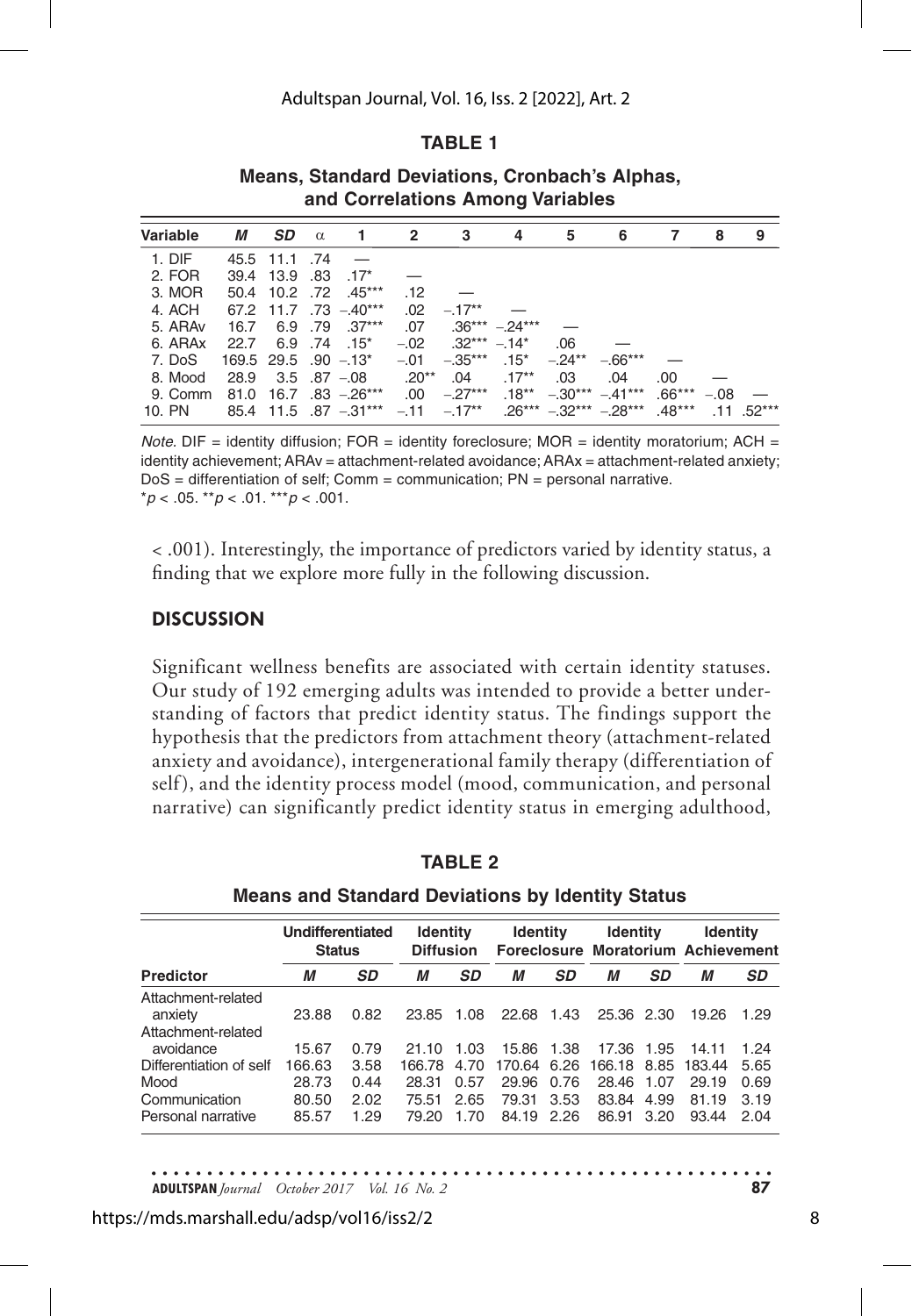|                      |        |            | <b>Standardized</b> |  |  |
|----------------------|--------|------------|---------------------|--|--|
| <b>Status</b>        | в      | <b>SEB</b> | <b>Beta Weights</b> |  |  |
| Identity diffusion   |        |            |                     |  |  |
| ARAv                 | .50    | .13        | .30                 |  |  |
| <b>DoS</b>           | .09    | .04        | .24                 |  |  |
| <b>PN</b>            | $-.20$ | .09        | $-.20$              |  |  |
| Identity foreclosure |        |            |                     |  |  |
| Mood                 | .96    | .30        | .25                 |  |  |
| <b>PN</b>            | $-.27$ | .11        | $-.23$              |  |  |
| Identity moratorium  |        |            |                     |  |  |
| ARAv                 | .51    | .11        | .34                 |  |  |
| ARAx                 | .37    | .14        | .25                 |  |  |
| Identity achievement |        |            |                     |  |  |
| Mood                 | .66    | .24        | .21                 |  |  |
| <b>PN</b>            | .18    | .09        | .19                 |  |  |

**TABLE 3 Regression Analyses Findings by Identity Status**

*Note.* ARAv = attachment-related avoidance; DoS = differentiation of self; PN = personal narrative; ARAx = attachment-related anxiety.

even though the strongest predictors differed for each of the four statuses studied. Identity diffusion was most strongly predicted by attachment-related avoidance, personal narrative, and differentiation of self; identity foreclosure was most strongly predicted by mood and personal narrative; identity moratorium was most strongly predicted by attachment-related avoidance and anxiety; and identity achievement was most strongly predicted by mood and personal narrative. The variability in predictor strength for each identity status highlights the complexity of identity development. No one variable was able to significantly predict all four identity statuses, and only one of the six variables (communication) was not statistically significant in predicting any of the variables. While communication did have statistically significant correlations with three of the four identity statuses, the other variables are better able to explain the variance in those identity statuses in the multivariate model.

Previous research has focused on attachment and differentiation of self, rather than on mood, communication, or personal narrative, as predictors of identity status. Yet, five of the nine statistically significant findings in our study came from Eisenberg's (2001) identity status model. Therefore, expanding the possible pool of predictors of identity status was important.

Personal narrative in particular was a significant predictor for three of the four statuses, with a negative relationship to identity diffusion and foreclosure and a significantly positive relationship to identity achievement. Although these findings are correlational and causation cannot be inferred, this seems important. In the future, researchers should examine how supporting the development of a personal narrative among emerging adults affects identity achievement.

**88 ADULTSPAN***Journal October 2017 Vol. 16 No. 2*

#### Published by Marshall Digital Scholar, 2022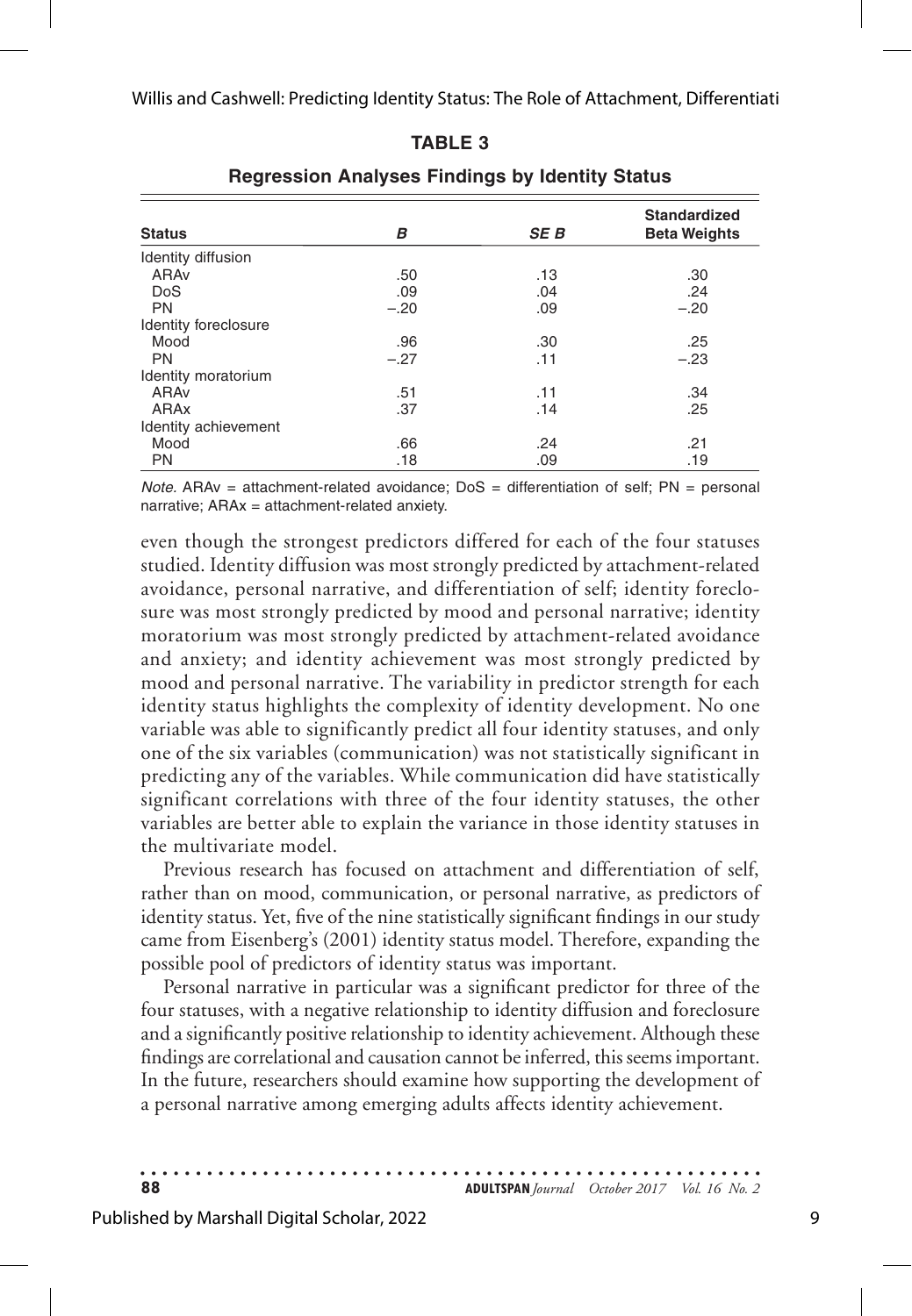Our finding that mood had the strongest prediction for the two identity statuses associated with high identity commitment (foreclosure and achievement) is consistent with previous research (Crocetti et al., 2012; Hofer et al., 2007; Schwartz, Beyers, et al., 2011; Waterman, 2007), which has found significant correlations between identity commitment and higher mood and wellness states. Because of this connection and the cross-sectional nature of the completed studies, it is unclear whether (a) a more positive mood helps to stimulate identity commitment, (b) identity commitment leads to more positive moods, (c) identity commitment and positive moods co-occur, or (d) there is some recursive relationship between positive mood and identity status (Klimstra et al., 2010, 2016).

#### **Implications for Professional Counselors**

Our findings also have implications for counseling treatment. An emerging adult client currently in identity diffusion is likely to benefit from focusing on significant relationships, developing a personal narrative, and increasing differentiation of self to improve wellness. To address those needs, professional counselors may use relational approaches (i.e., attachment theory, interpersonal therapy, relational cultural theory, etc.); discuss the client's possibilities in life; increase the client's self-efficacy; help the client feel more empowered; and help the client see self and others, as well as emotions and thoughts, more distinctly.

An emerging adult client in identity foreclosure is likely to benefit from developing a clearer personal narrative. It may be useful to help the client explore options in life and accept personal choice and power, which could be accomplished by taking a narrative, existential, strengths-based, or personcentered therapy approach. A client in identity foreclosure would most likely progress next to identity moratorium, which might be associated with an increase in anxiety during an active identity search or clarification, and require appropriate support.

For emerging adult clients in identity moratorium, it is likely helpful to focus on significant relationships and anxiety because higher levels of attachmentrelated anxiety and avoidance are common for people in this identity status. Utilizing relational approaches and/or approaches that are effective with anxiety could be beneficial.

For emerging adults in identity achievement, it might be useful to focus on the integration and intersection of identities and to talk about intimacy and/ or generativity issues (the next stages in Erikson's psychosocial development). Focusing on values, discussing a dialectic conceptualization of self, and/or using an existential or Gestalt approach is likely to aid emerging adult clients in identity achievement (Breen, McLean, Cairney, & McAdams, 2016; Dezutter et al., 2014; McAdams, 2013).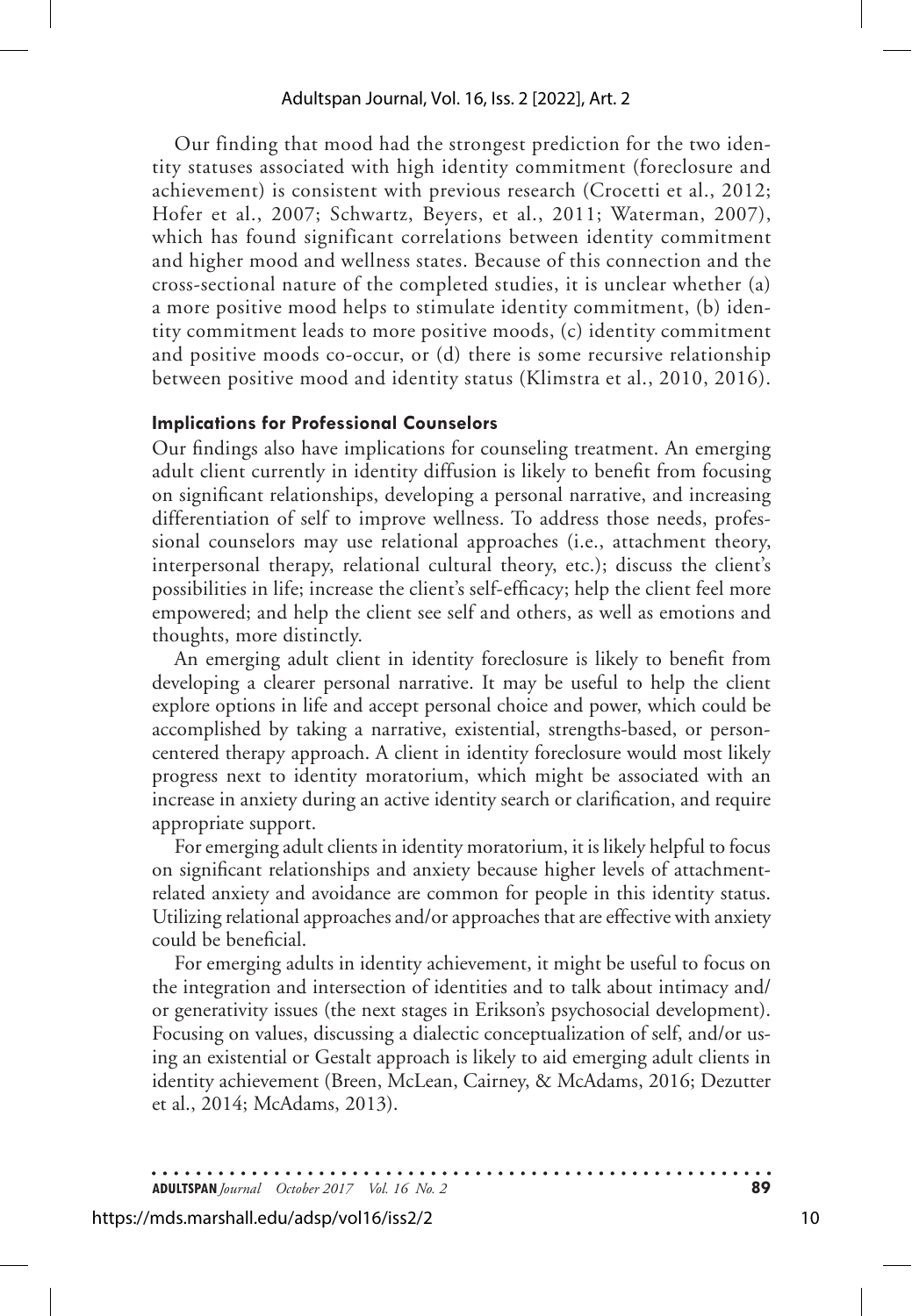It may also be helpful for professional counselors to explain to clients what the identity statuses are and how they relate to the clients' lives as a way of increasing clients' self-awareness and possibly helping them to envision goals, desires, or directions for themselves. Although communication did not significantly predict the identity statuses in our study, talking with clients about how they view themselves and others in close interpersonal relationships may be relevant and beneficial.

#### **Limitations and Future Research**

Although there are significant takeaways from this study, there are a few limitations. The findings were drawn from one sample of emerging adults in college and may not generalize to other college students, to emerging adults who do not attend college, or to anyone outside the 18–25 age range. Further research is needed to better understand the predictors of identity statuses and to whom those predictors apply. This is especially important as counselors' foundations are built significantly on development (Myers, 1992) and identity is such an important part of overall development (Erikson, 1950, 1968). Additionally, the cross-sectional nature of the design in this study is a limitation. Although we conceptualized attachment, differentiation, and meaning making as possible predictors of identity status, the cross-section design limits how the data can be examined. Therefore, it is important to conduct longitudinal studies on identity status, measures of wellness, and other possible predictors of identity to clarify this and to better understand the process(es) of identity development. This study expanded on the predictor variables from previous studies, but there seem to be even more variables that are important to consider for understanding the identity development process.

#### **REFERENCES**

- Arnett, J. J. (2011). Emerging adulthood(s): The cultural psychology of a new life stage. In L. A. Jensen (Ed.), *Bridging cultural and developmental approaches to psychology: New syntheses in theory, research, and policy* (pp. 255–275). New York, NY: Oxford University Press.
- Årseth, A. K., Kroger, J., Martinussen, M., & Marcia, J. E. (2009). Meta-analytic studies of identity status and the relational issues of attachment and intimacy. *Identity: An International Journal of Theory and Research, 9,* 1–32.

Beck, A. T., Ward, C. H., Mendelson, M., Mock, J., & Erbaugh, J. (1961). An inventory for measuring depression. *Archives of General Psychiatry, 4,* 561–571.

Bennion, L., & Adams, G. R. (1986). A revision of the extended version of the objective measure of ego identity status: An identity instrument for use with late adolescents. *Journal of Adolescent Research, 1,* 183–198.

Berman, S. L., Weems, C. F., Rodriguez, E. T., & Zamora, I. J. (2006). The relation between identity status and romantic attachment style in middle and late adolescence. *Journal of Adolescence, 29,* 737–748.

Bienvenu, M. J. (1971). An interpersonal communication inventory. *Journal of Communication, 21,* 381–388. Bienvenu, M. J., & Stewart, D. W. (1976). Dimensions of interpersonal communication. *The Journal of Psychology: Interdisciplinary and Applied, 93,* 105–111.

. . . . . . . . . . **90 ADULTSPAN***Journal October 2017 Vol. 16 No. 2*

#### Published by Marshall Digital Scholar, 2022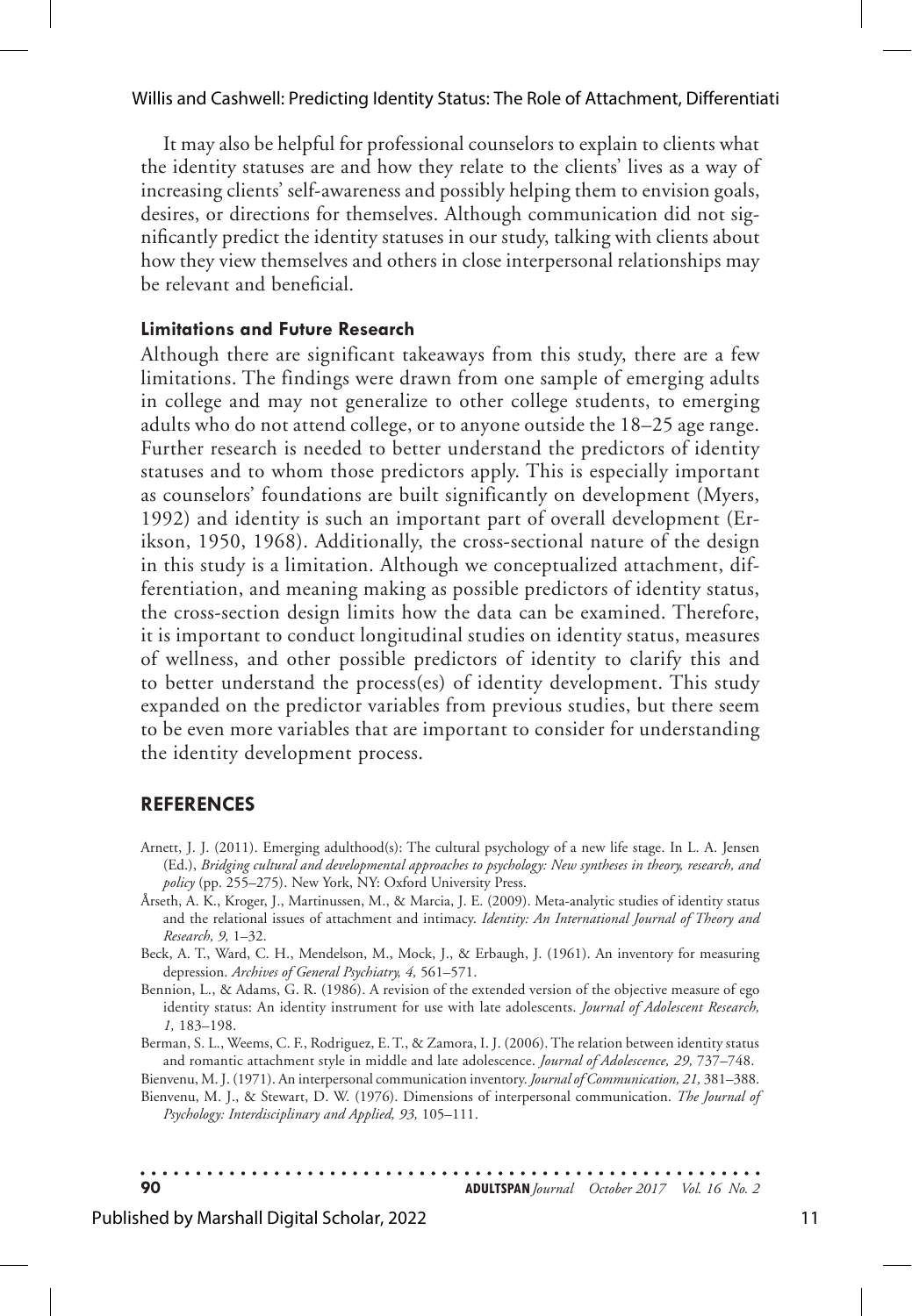- Breen, A. V., McLean, K. C., Cairney, K., & McAdams, D. P. (2016). Movies, books, and identity: Exploring the narrative ecology of the self. *Qualitative Psychology*. Advance online publication. doi:10.1037/ qup0000059
- Crocetti, E., Scrignaro, M., Sica, L. S., & Magrin, M. E. (2012). Correlates of identity configurations: Three studies with adolescent and emerging adult cohorts. *Journal of Youth and Adolescence, 41,* 732–748.
- Dezutter, J., Waterman, A. S., Schwartz, S. J., Luyckx, K., Beyers, W., Meca, A., . . . Caraway, S. J. (2014). Meaning in life in emerging adulthood: A person-centered approach. *Journal of Personality, 82,* 57–68.
- Eisenberg, E. M. (2001). Building a mystery: Toward a new theory of communication and identity. *Journal of Communication, 51,* 534–552.
- Erikson, E. H. (1950). *Childhood and society*. New York, NY: Norton
- Erikson, E. H. (1968). *Identity, youth, and crisis*. New York, NY: Norton
- Ford, J. J., Nalbone, D. P., Wetchler, J. L., & Sutton, P. M. (2008). Fatherhood: How differentiation and identity status affect attachment to children. *The American Journal of Family Therapy, 36,* 284–299.
- Fraley, R. C., Waller, N. G., & Brennan, K. A. (2000). An item response theory analysis of self-report measures of adult attachment. *Journal of Personality and Social Psychology, 78,* 350–365.
- Herzog, M. J., & Cooney, T. M. (2002). Parental divorce and perceptions of past interparental conflict: Influences on the communication of young adults. *Journal of Divorce & Remarriage, 36,* 89–109.
- Hofer, J., Kartner, J., Chasiotis, A., Busch, H., & Kiessling, F. (2007). Socio-cultural aspects of identity formation: The relationship between commitment and well-being in student samples from Cameroon and Germany. *Identity: An International Journal of Theory and Research, 7,* 265–288.
- Jankowski, P. J., & Hooper, L. M. (2012). Differentiation of self: A validation study of the Bowen theory construct. *Couple and Family Psychology: Research and Practice, 1,* 226–243.
- Johnson, P., Buboltz, W. C., Jr., & Seemann, E. (2003). Ego identity status: A step in the differentiation process. *Journal of Counseling & Development, 81,* 191–195.
- Klimstra, T. A., Kuppens, P., Luyckx, K., Branje, S., Hale, W. W., III, Oosterwegel, A., . . . Meeus, W. H. J. (2016). Daily dynamics of adolescent mood and identity. *Journal of Research on Adolescence, 26,* 459–473.
- Klimstra, T. A., Luyckx, K., Hale, W. W., III, Frijns, T., van Lier, P. A. C., & Meeus, W. H. J. (2010). Short-term fluctuations in identity: Introducing a micro-level approach to identity formation. *Journal of Personality and Social Psychology, 99,* 191–202.
- Kroger, J., Martinussen, M., & Marcia, J. E. (2010). Identity status change during adolescence and young adulthood: A meta-analysis. *Journal of Adolescence, 33,* 683–698.
- Luyckx, K., Schwartz, S. J., Goossens, L., & Pollock, S. (2008). Employment, sense of coherence, and identity formation: Contextual and psychological processes on the pathway to sense of adulthood. *Journal of Adolescent Research, 23,* 566–591.

MacKinnon, J. L., & Marcia, J. E. (2002). Concurring patterns of women's identity status, attachment styles, and understanding of children's development. *International Journal of Behavioral Development*, 26, 70-80.

- Marcia, J. E. (1966). Development and validation of ego-identity status. *Journal of Personality and Social Psychology, 3,* 551–558.
- McAdams, D. P. (1988). *Power, intimacy, and the life story: Personological inquiries into identity.* New York, NY: Guilford Press.
- McAdams, D. P. (2013). The psychological self as actor, agent, and author. *Perspectives on Psychological Science, 8,* 272–295.
- McAdams, D. P., & McLean, K. C. (2013). Narrative identity. *Current Directions in Psychological Science, 22,* 233–238.
- McLean, K. C., & Pasupathi, M. (2012). Processes of identity development: Where I am and how I got there. *Identity: An International Journal of Theory and Research, 12,* 8–28.
- Meeus, W., Iedema, J., Helsen, M., & Vollebergh, W. (1999). Patterns of adolescent identity development: Review of literature and longitudinal analysis. *Developmental Review, 19,* 419–461.
- Myers, J. E. (1992). Wellness, prevention, development: The cornerstone of the profession. *Journal of Counseling & Development, 71,* 136–139. doi: 10.1002/j.1556-6676.1992.tb02188.x
- O'Connor, B. P. (1995). Identity development and perceived parental behavior as sources of adolescent egocentrism. *Journal of Youth and Adolescence, 24,* 205–227.
- Perosa, L. M., Perosa, S. L., & Tam, H. P. (1996). The contribution of family structure and differentiation to identity development in females. *Journal of Youth and Adolescence, 25,* 817–837.

**ADULTSPAN***Journal October 2017 Vol. 16 No. 2* **91**

https://mds.marshall.edu/adsp/vol16/iss2/2